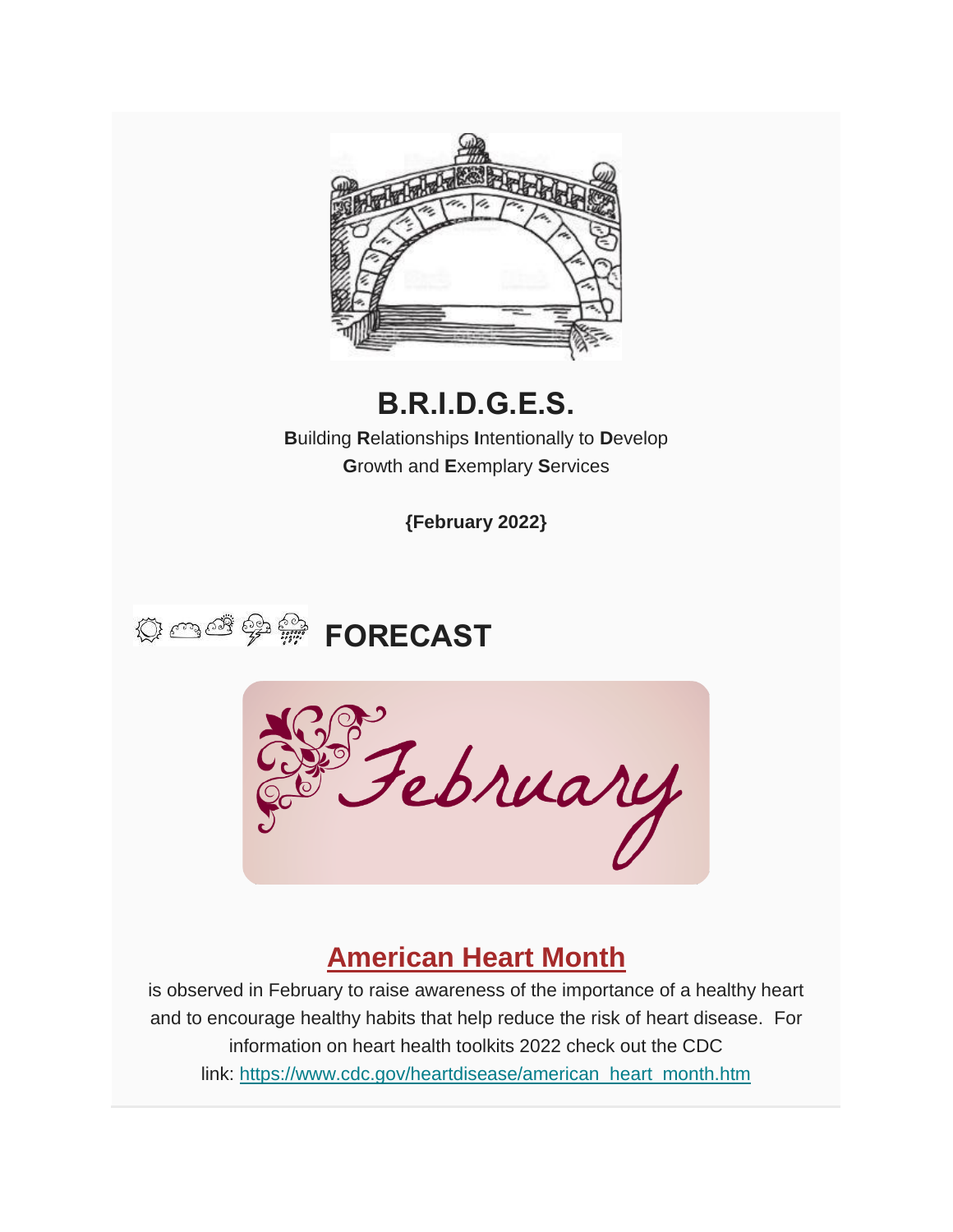

### **Ideas to spread awareness for Heart Month:**

- National Wear Red Day- the first Friday in February (February 4, 2022)
- Learn CPR
- Encourage healthy eating
- Get moving, be physically active
- Get a dental check
- Schedule a health screening or annual physical
- Learn the signs of a heart attack

### **Ohio DODD has developed the Strategic Plan for 2022-2023.**

The three goals for the year are:

- 1. Improve the coordination and delivery of services that promote positive outcomes for Ohioans with developmental disabilities and their families.
- 2. Enhance our partnerships to ensure the availability and effective delivery of services.
- 3. To promote excellence of our system and services through innovation and accountability.

To read more about the Strategic Plan's goals and objectives click on the link. <https://dodd.ohio.gov/about-us/resources/resource-strategic-plan-progress> First Aid/CPR Reminder

Training must include an in – person skills assessment effective January 1, 2022. For information: [https://dodd.ohio.gov/communication/memos/memo](https://dodd.ohio.gov/communication/memos/memo-provider-compliance-rules-resume)[provider-compliance-rules-resume](https://dodd.ohio.gov/communication/memos/memo-provider-compliance-rules-resume)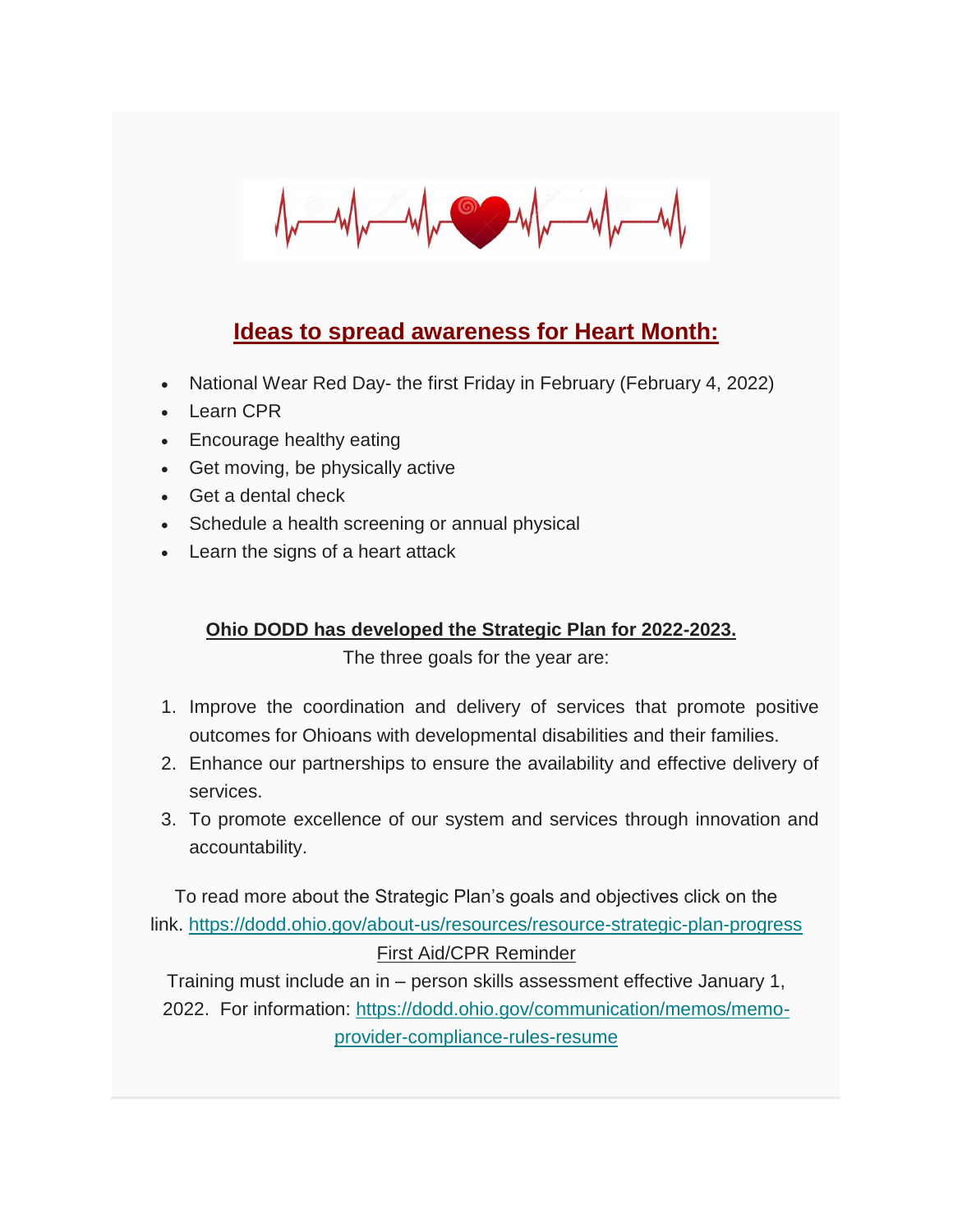**MUI Quarterly Greeting**

In an effort to maintain open communication and collaboration, the MUI unit will be sending out a quarterly greeting with tips regarding the MUI rule and reminders on reporting procedures.

\*\*\*\*\*\*\*\*\*\*\*\*\*\*\*\*\*\*\*\*\*\*\*\*\*\*\*\*\*\*\*\*\*\*\*\*\*\*\*\*\*\*\*\*\*\*\*\*\*\*\*\*\*\*\*\*\*\*\*\*\*\*\*\*\*\*\*\*\*\*\*\*\*\*\*\*\*\*\*\*\*\*

Please call the MUI unit at 419-381-5206 during LCBDD operating hours (8:30- 4:30, Monday-Friday) with all concerns regarding possible MUIs or questions about open investigations. Our support staff will ensure your question(s) are directed to the appropriate MUI staff person. Protocol MUIs require verbal reporting immediately to within 4 hours from the time you have been made aware of the incident, and if immediate actions have not been secured the risk of failure to report will need to be determined. Outside LCBDD operating hours (nights, weekends and holidays) verbal reporting can be completed through our on-call service at (419) 380-5100. If you are sending in an incident report please use the [muinotification@lucasdd.org](mailto:muinotification@lucasdd.org) email.

### **Today's Reporting Reminders**

\*\*\*\*\*\*\*

- When calling to report a possible MUI please have the individual's full name (or individuals' full names, if the incident is a Peer to Peer, or includes multiple individuals).
- The MUI unit does not answer the MUI phone during the lunch hour of 12-1, but please leave a message and we will return your call. If you do not hear back from the MUI unit within two hours please call back to ensure your allegation/incident has been documented. Best practice is to make a verbal report of all possible MUIs immediately to within four hours to reduce the risk of potential late reporting or failure to report.
- MUI notification emails are to inform the provider, SSA and SSA coordinator of an open investigation. The information will include the type of MUI(s) being investigated, the assigned IA, a summary of the allegation and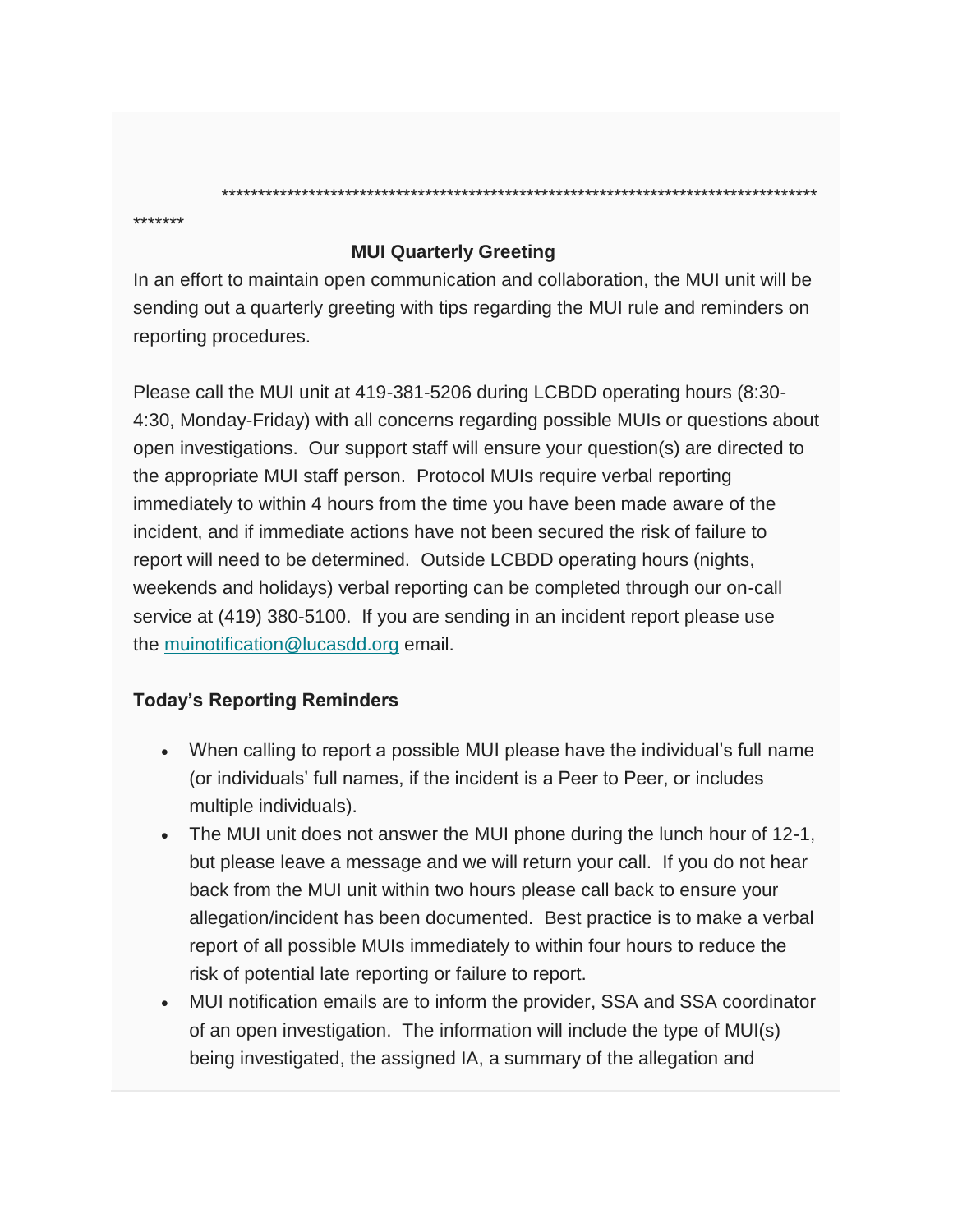requested information, documentation and/or interviews that are required per the MUI rule.

#### **Today's MUI Rule Tips: Guidance on Immediate Actions**

We know that times are very challenging right now and appreciate your focus on the immediate health and welfare of those we all serve. We wanted to provide some guidance about removals of DD employees following allegations of physical and sexual abuse, two of our most serious reports.

It is important to note, that while **removal of an employee is required for physical and sexual abuse**, it is not required for neglect or other MUI categories. However, a provider may determine that removal of an employee for neglect and other allegations, is appropriate based on the seriousness of the allegation. Immediate actions to protect "at risk" individual(s) can include many actions such as immediate retraining, removal from specific duties (i.e., medication administration, driving, money management), additional oversight, random visits by management, daily check-ins with the individuals, not working alone, or administrative leave.

The MUI rule is clear that we all have responsibility to protect people with developmental disabilities and yet our roles may be different. All parties should be working together to communicate and put protections in place for all involved (individuals and staff).

Additional immediate actions might include, but are not limited to: seeking medical attention, increasing supervision, notifying law enforcement/children services, developing a safety plan, implementing respite care, and securing finances, spending money or bank accounts.

If you have any questions please reach out to one of our MUI Coordinators.

Thank you for your continued dedication to ensure the health and welfare of the individuals we all serve,

Sarah Diesch and Erica McElmurry, MUI Coordinators Sherrie Burkhardt, QA Technician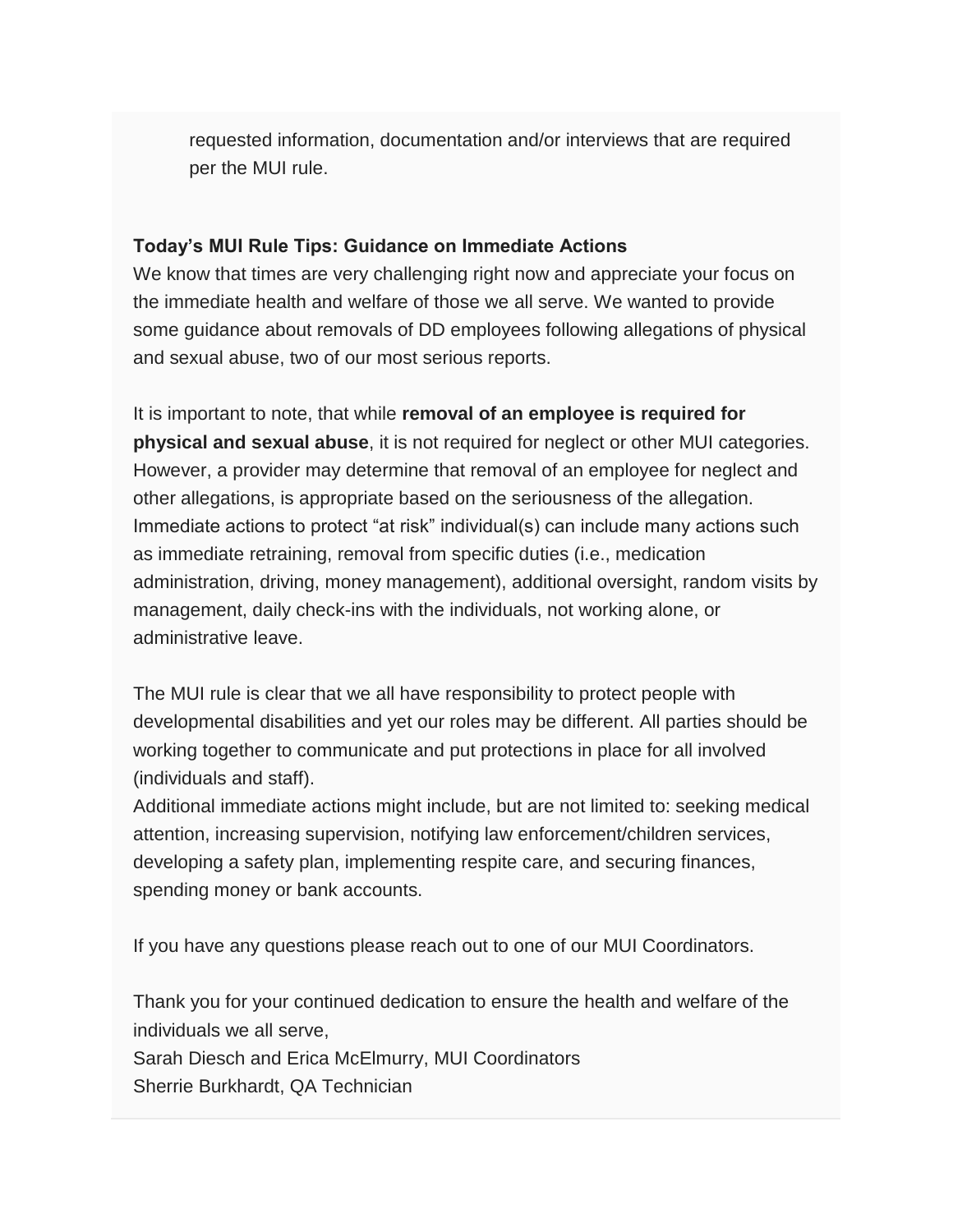Investigative Agents: David Mullin, Dana Myers, Tiffany Rozzano, David Vaughan, Erin Lee, Mira Banks, Nathan Wolfe, Tammy Jones, Leslie Gray, and John Heydinger

### **PROVIDER AGENCY LINE OF CREDIT REQUIREMENT**

DODD is requiring proof of a \$10,000 line of credit when agencies renew their certifications. Sometimes a bank's process for doing a line of credit takes a while and if a provider does not realize that they have have this and show proof of it during recertification, this could delay their application or even cause them to have to re-submit. For more information on this requirement, please see the link below:

### [https://dodd.ohio.gov/providers/initial-renewal-certification/2become-provider](https://dodd.ohio.gov/providers/initial-renewal-certification/2become-provider-agency)[agency](https://dodd.ohio.gov/providers/initial-renewal-certification/2become-provider-agency)

One potential resource for providers to tap into is the Business Support Department at the Toledo Lucas County Public Library. There is a wealth of assistance and guidance for both non-profit and for profit businesses. This is a free resource available to all and more information can be found at [https://www.toledolibrary.org/business.](https://www.toledolibrary.org/business)

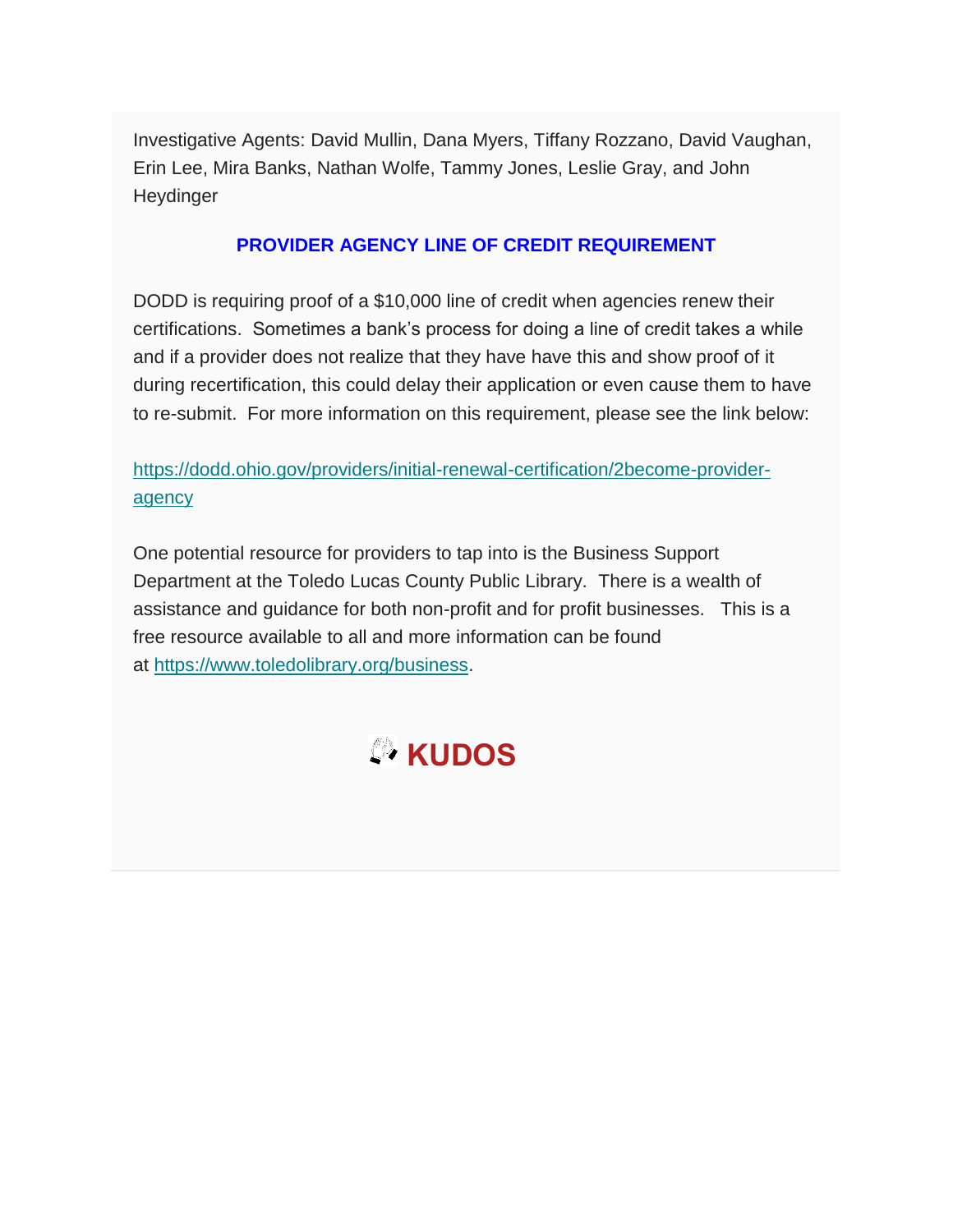

## **To Shalonda and her staff at Mary Ella Homes!**

**In the past couple of years, while there has been fear spreading throughout the world over what the Pandemic will mean in our lives, as well as in the lives of those we serve, because of the supportive environment they have created, Shalonda and her staff at Mary Ella Homes have remained working together, as they have for many years . Together, they provide quality services in a mutually respectful and heartwarming environment, where thoughtfulness and consideration are part of their everyday lives. When asked whether Shalonda will be growing her business, she said that she enjoys keeping her business small so she can continue to share joy with her staff and those they serve.**

### **Transit Authority Charts Path for Future with TARTA Next**

As TARTA revs up to give the Toledo area a transit system for the 21<sup>st</sup> century, it needs the help of community members and riders with its TARTA Next project.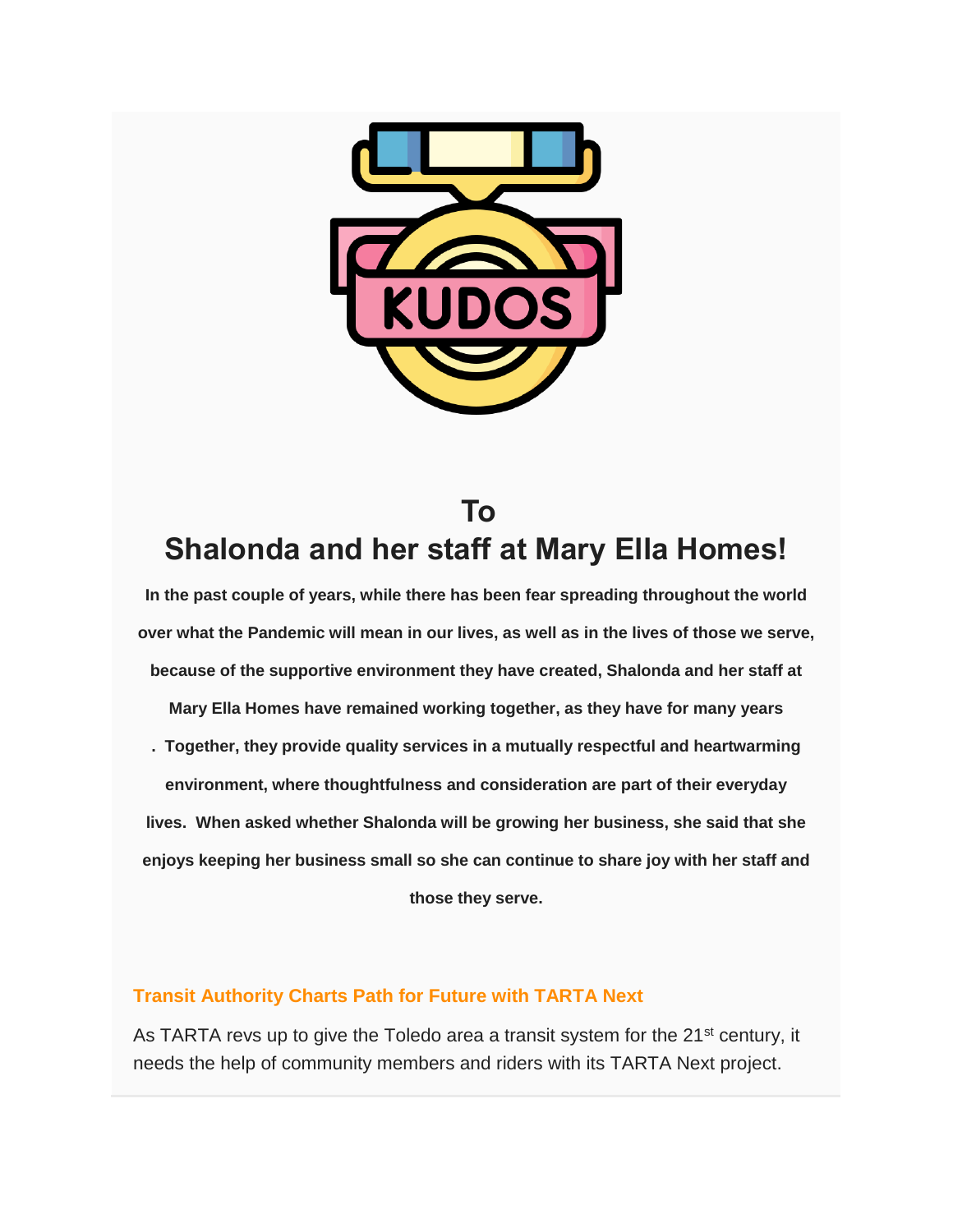This year-long effort will redesign the existing fixed route bus system and other services to make transit work better in the region and grow ridership.

The TARTA Next timeline calls for service improvements to be determined by spring of 2022 and shared with the TARTA Board of Trustees for approval in the summer of 2022. Implementation of the TARTA Next plan is slated to begin in the fall or winter of 2022.

A public survey is available at [http://www.tarta.com](http://www.tarta.com/) and you can learn more about **[TARTA's plans for the future](https://r20.rs6.net/tn.jsp?f=001dU94NLoNr6uQenW9XKBRv10chdvsHesXgpY3YgFbuD4gN6RXhpYzdbbeSe2-cUFUM1_ABdCXFX7v_mgA_apEFYPPUg7tMVbvuTtI5L8tDIpWD9jEbZ4xJ-6heuxA-BSDgv3Ep8bkH60zImMtOncgjQ==&c=RZPnVs5k3x4xlG5dbojV5ppE_cd-N48tsEqwvfExxyu9NlkepXO8tA==&ch=WW_HYARozroGokVeom-ld-maAsB-Y4qgPin736PgUsTLEG_-RMDw6Q==)**. Survey participants can win a \$50 gift card.



# **PATHS TO SUCCESS**

## **Self-Talk**

A positivepsychology.com article by Elaine Meade states, "It's not uncommon for most of us to keep a running dialogue inside our heads. This dialogue can range from giving ourselves instructions while we carry out a task, random observations about our environment or a situation, or it could be what is often referred to as selftalk. Self-talk is the internal narrative you hold about yourself. It's your inner voice and you may or may not have spent much time thinking about it or giving it any attention. The truth is, our self-talk can actually have a much bigger influence on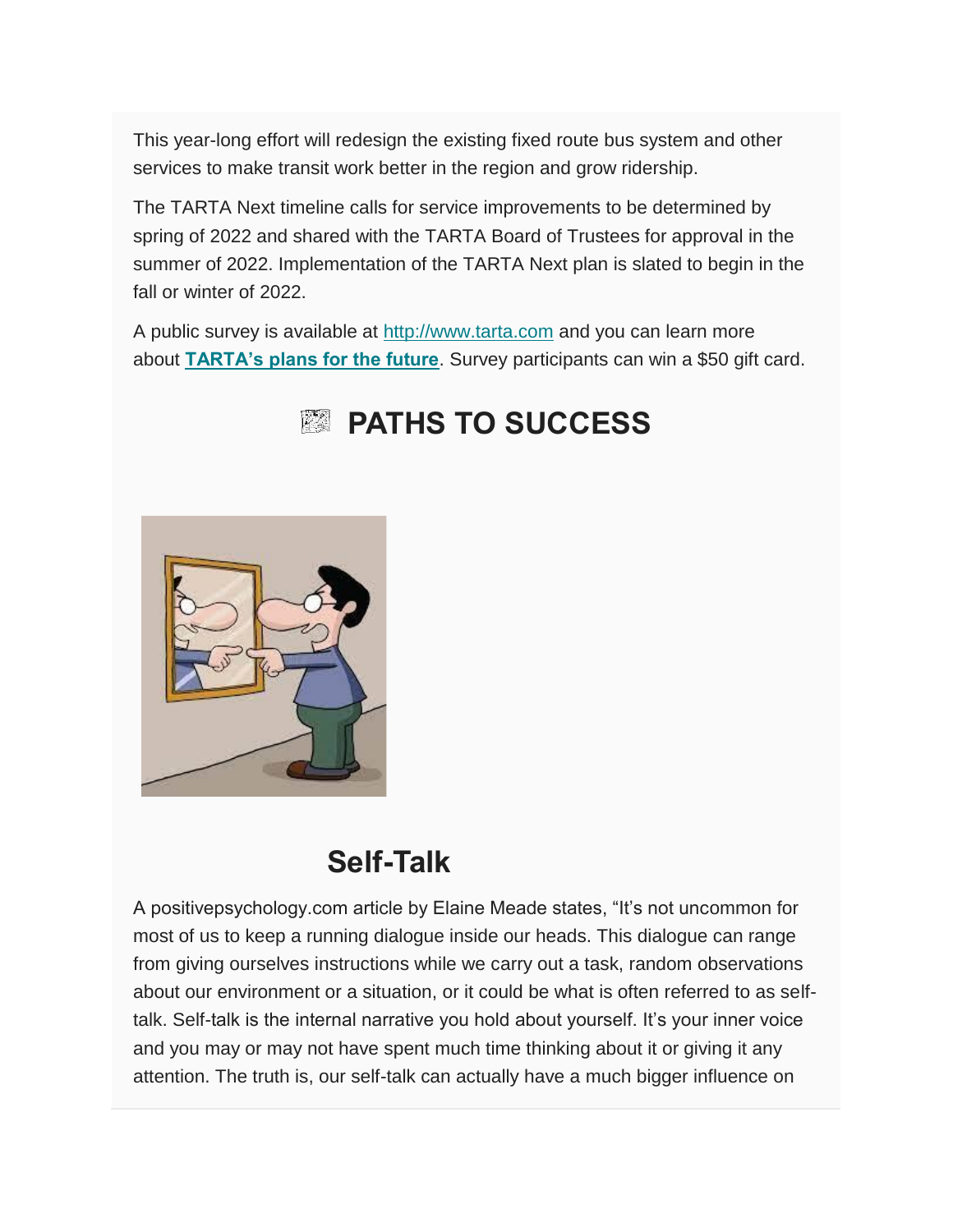the way we see ourselves, and the world around us than we realize." Ms. Meade goes on to say that our self-talk can be negative, where we tell ourselves things like, "I'm not good enough"' or positive, where we tell ourselves things like, "I'll do better next time."

The latter sounds so much better, doesn't it? On the path to success, whatever that means for each one of us, let's choose our *self-talk* thoughts and words carefully, so that we can increase compassion and kindness, which we exhibit towards others, towards ourselves as well.



# **LAMPOST**

### **Upcoming Events Sponsored by Local Agencies**

 The Sight Center hosts a variety of events throughout the year. Each event serves a specific purpose that supports the work they do in service to people who are blind or visually impaired. Some events raise money while others raise awareness. Some enrich the lives of clients while others open the eyes of caregivers and family members. In addition The Autism Society is sponsoring a walk at Franklin Park Mall to raise community awareness and assistance to the community.

See below for event dates.

April 3, 2022 Autism Walk Franklin Park Mall / Autism Society April 28,2022 The Blind Wine Event- Spring / Sight Center June 8, 2022 The Sight Center Open Golf Scramble / Sight Center June 21,2022 The Blind Wine Event – Summer / Sight Center Sept 2022 Drive in Designer Purse Bingo / Sight Center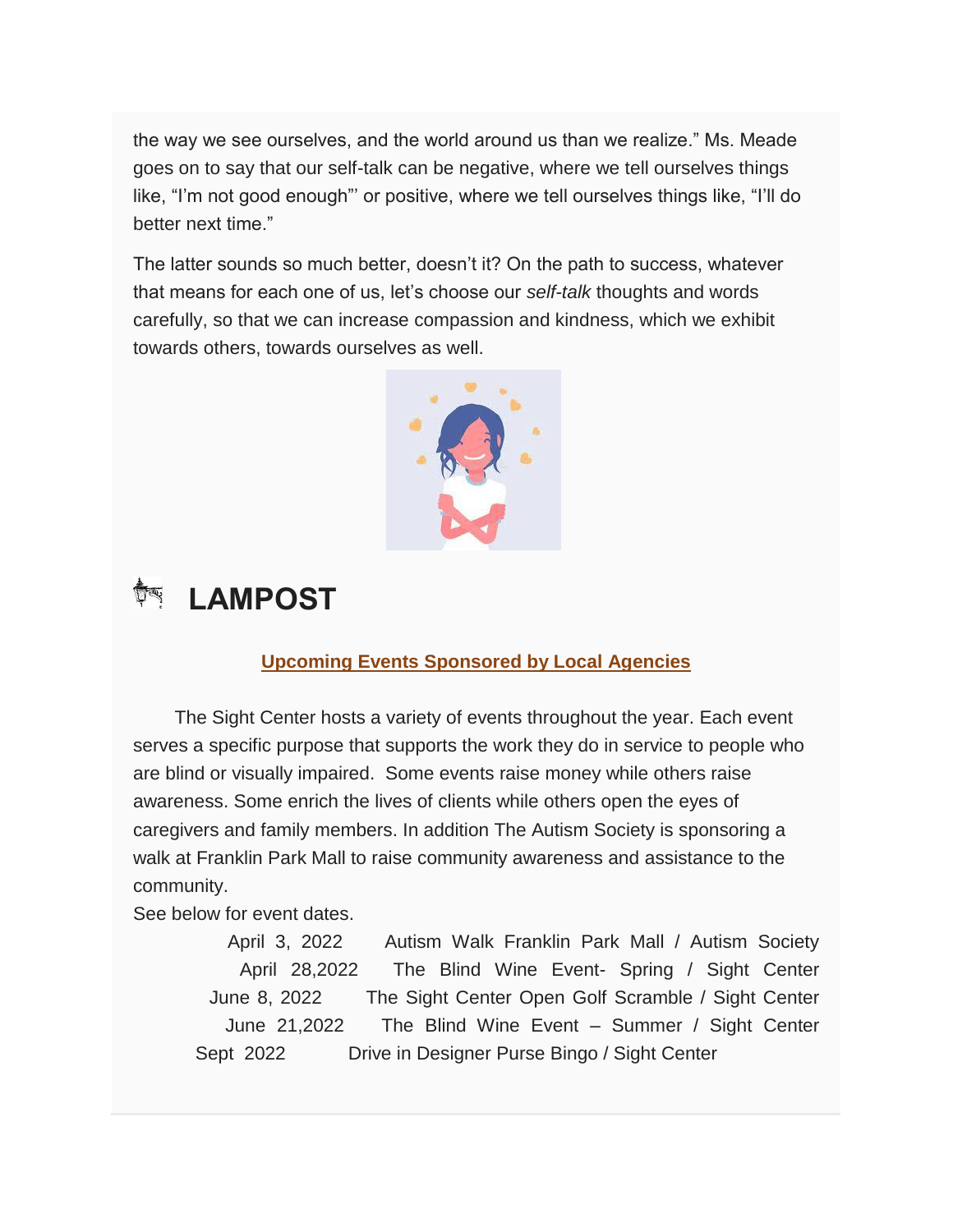#### **FANS NETWORK**

\*\*\*\*\*\*\*\*\*\*\*\*\*\*\*\*\*\*\*\*\*\*\*\*\*\*\*\*\*\*\*\*\*\*\*\*\*\*\*\*\*\*\*\*\*\*\*\*

Are you looking for a way to give back to your community? The FANS Network is looking for community partners like you to enhance the lives of individuals with developmental disabilities. For more information, see the flyer below:

[https://mcusercontent.com/46f9edd74ac726fdf457dfe0f/files/0f9f705b-ee3c-e063-](https://mcusercontent.com/46f9edd74ac726fdf457dfe0f/files/0f9f705b-ee3c-e063-6442-68685700baff/FANS_volunteer_flyer.pdf) [6442-68685700baff/FANS\\_volunteer\\_flyer.pdf](https://mcusercontent.com/46f9edd74ac726fdf457dfe0f/files/0f9f705b-ee3c-e063-6442-68685700baff/FANS_volunteer_flyer.pdf)

## **LOOKING BACK (A History of Disabilities) By Terry Myers**

We all like laughter and feel great when we can have a good laugh. However, that laugh should not be at the expense of others. Too often and for far too long, people with disabilities have been characterized as a source of amusement. Since ancient times, they have frequently appeared in such fields of entertainment as circuses. In medieval and Renaissance Europe, "little people" were highly desired as court jesters.

From the time the film industry began, numerous casts of characters with disabilities have emerged, such as the scam artist faking their disability, the "comic mis-adventurer" whose impairment causes chaos wherever they go and the "sweet innocent" character.

Despite the presence of these casts, actual comedians with disabilities face inequities compared to their peers without disabilities. Clichès marked by stereotypes and misunderstanding about people with disabilities are still deeply engrained in virtually every aspect of society. As a result, comedians with disabilities often find themselves passed over in favor of other comics when they compete for gigs.

These discrepancies are often demonstrated by depictions of disability in comedic media that may or may not be sensitive to the issues people with disabilities face. Still, the disability community has offered more than its fair share of comedy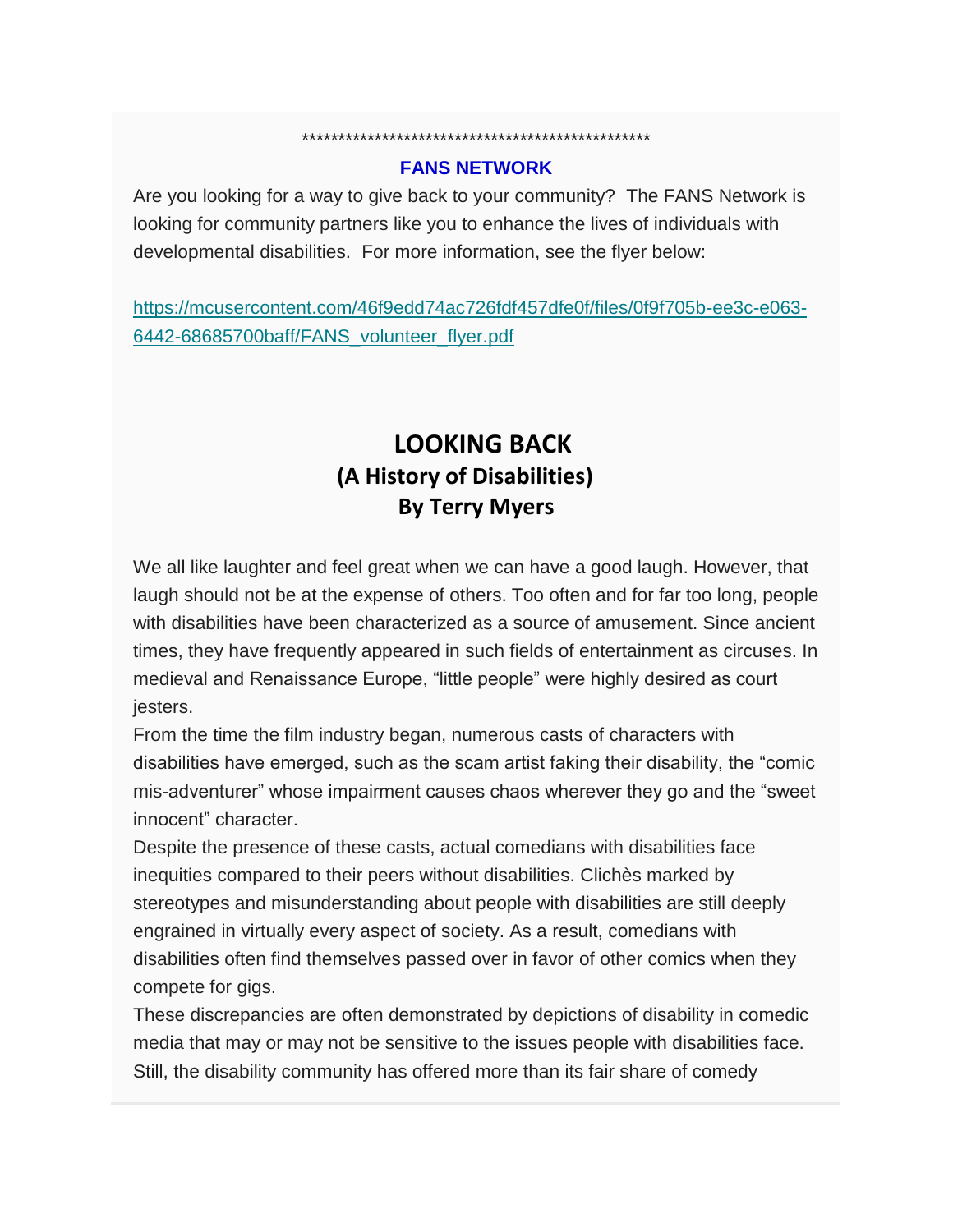pertaining to the struggles of its members, such as the web comic series The Disabled Life. Created by Jessica and Lianna Oddi, who both have spinal muscular atrophy, the series depicts the challenges of having mobility-related impairments through a comic lens.

Some comics with disabilities, such as North Bergen, New Jersey's Chris Crespo, have expressed reservations about using their disability as a source of comedic material. Crespo, who has complicated syndactyly, initially felt uncomfortable about discussing his birth defect, marked by shortened arms, club-like hands, and a few deformed fingers, for comedy when he began studying the art of stand-up at New York's Gotham Comedy Club. Still, his teachers gave him the confidence to discuss it, and he considers it one of his best sources of material.

Meanwhile, Minnesota's Josh Blue also has cerebral palsy. He has appeared on various late-night talk shows as well as headlining numerous specials, in addition to winning a season of NBC's Last Comic Standing. His style of comedy is very self-deprecating, but he demonstrates a great deal of comfort with himself. As a result, his audiences are unable to feel uncomfortable due to his unique perspective on the topics he jokes about.

Regardless, some comedians with disabilities are weary of too much selfdeprecation, seeing it as erasing the social inequalities they face. Instead, they may prefer forms of satire to better joke about their struggles.

Although a great deal of debate exists over how best to include comedians with disabilities in the industry, it is clear they have a lot of unique and quality material on the subject that can better shed light on disability for their audiences than the traditional stereotypes and clichè.

Yet, the exploitation of disabled people by professional non-disabled comedians on television is often overlooked. It is quite usual for TV scriptwriters or comics to use explicitly or implicitly offensive jokes and comedy routines about disabled people to get laughs, expressed author Colin Barnes in 1991. Commonly disabled characters are ridiculed by extracting humor from the functional limitation characterized by their impairments.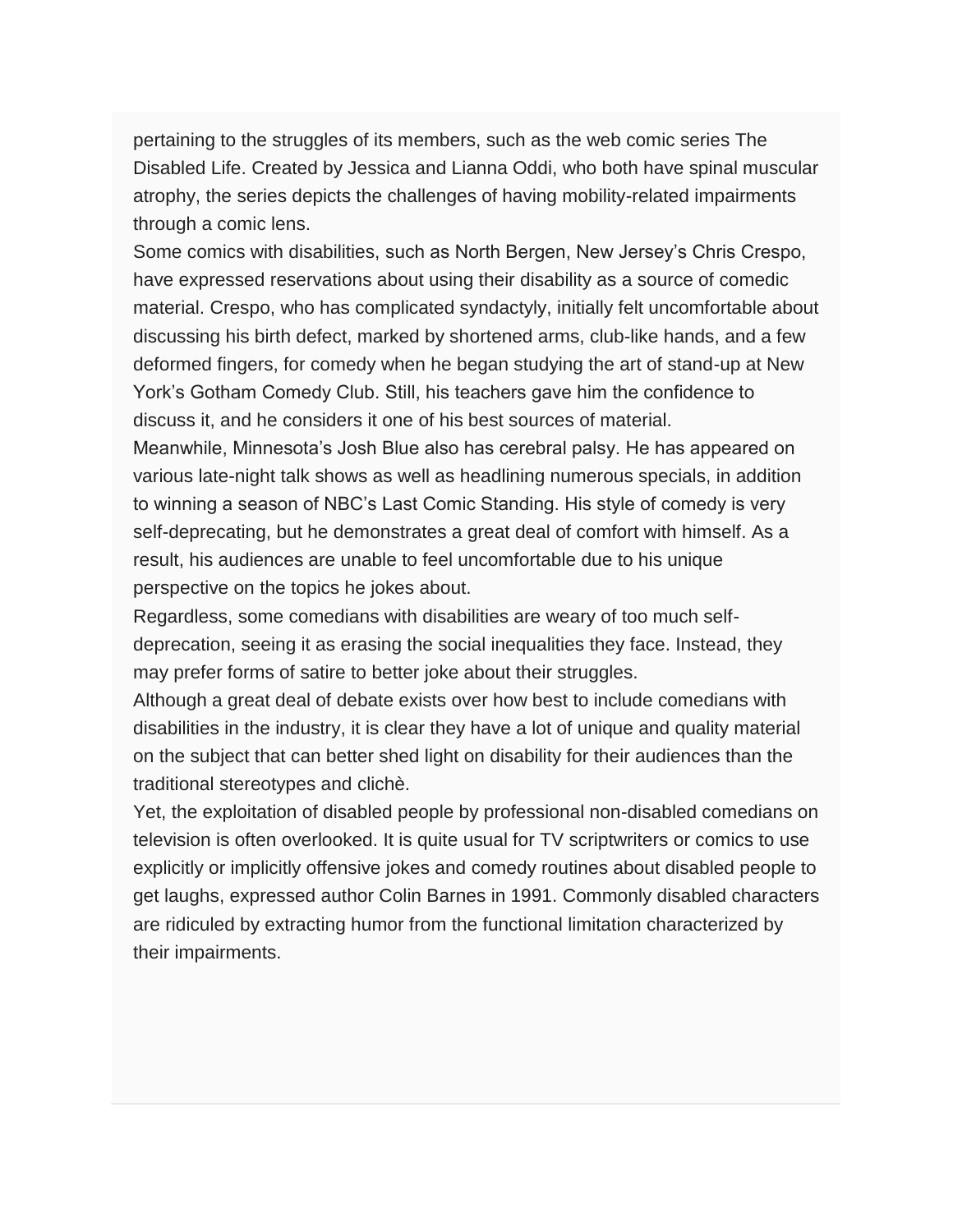## **TRAINING**

### **To contact Sara to register for training, please call (419) 380-5164 or email her at: sagardner@lucasdd.org**

### **ALL TRAINING IS OFFERED VIRTUALLY ON ZOOM AT THIS TIME.**

In 2022, we will be offering the new DODD curriculum for both Existing and New Providers each month.

The **2022 Training Calendar** can be accessed here: [https://mcusercontent.com/46f9edd74ac726fdf457dfe0f/files/019038cd-c5ef-57ad-](https://mcusercontent.com/46f9edd74ac726fdf457dfe0f/files/019038cd-c5ef-57ad-79b3-cefc12295d54/2022_Provider_Training_Schedule.docx)[79b3-cefc12295d54/2022\\_Provider\\_Training\\_Schedule.docx](https://mcusercontent.com/46f9edd74ac726fdf457dfe0f/files/019038cd-c5ef-57ad-79b3-cefc12295d54/2022_Provider_Training_Schedule.docx)

The **February** Training Calendar can be accessed here: [https://mcusercontent.com/46f9edd74ac726fdf457dfe0f/files/e86448d8-d1c6-2456-](https://mcusercontent.com/46f9edd74ac726fdf457dfe0f/files/e86448d8-d1c6-2456-659e-43f98b4de1f4/2022_Provider_Training_FEBRUARY.pdf) [659e-43f98b4de1f4/2022\\_Provider\\_Training\\_FEBRUARY.pdf](https://mcusercontent.com/46f9edd74ac726fdf457dfe0f/files/e86448d8-d1c6-2456-659e-43f98b4de1f4/2022_Provider_Training_FEBRUARY.pdf)

\*\*\*\*\*\*\*\*\*\*\*\*\*\*\*\*\*\*\*\*\*\*\*\*\*\*\*\*\*\*\*\*\*\*\*\*\*\*\*\*\*\*\*\*\*\*\*\*\*\*\*\*\*\*\*\*\*\*\*\*\*\*\*\*\*\*\*

### **Dementia Training Series: Save the Dates!**

As part of the Board's partnership with the Northwest Ohio Dementia Coalition, a series of trainings will be offered in March and April relating to those with Intellectual/Developmental Disabilities (IDD) and Dementia. Registration information will be forthcoming. If you have questions, please email Jennifer Wolfe at jwolfe@lucasdd.org.

*"Basics of Intellectual and Developmental Disabilities and Dementia" -* Monday, 03/07/2022, 1:00-3:00 p.m. ET.

*"Symptom Identification and Assessment for Individuals with IDD and Dementia"* - Tuesday, 03/15/2022, 1:00-3:00 p.m. ET.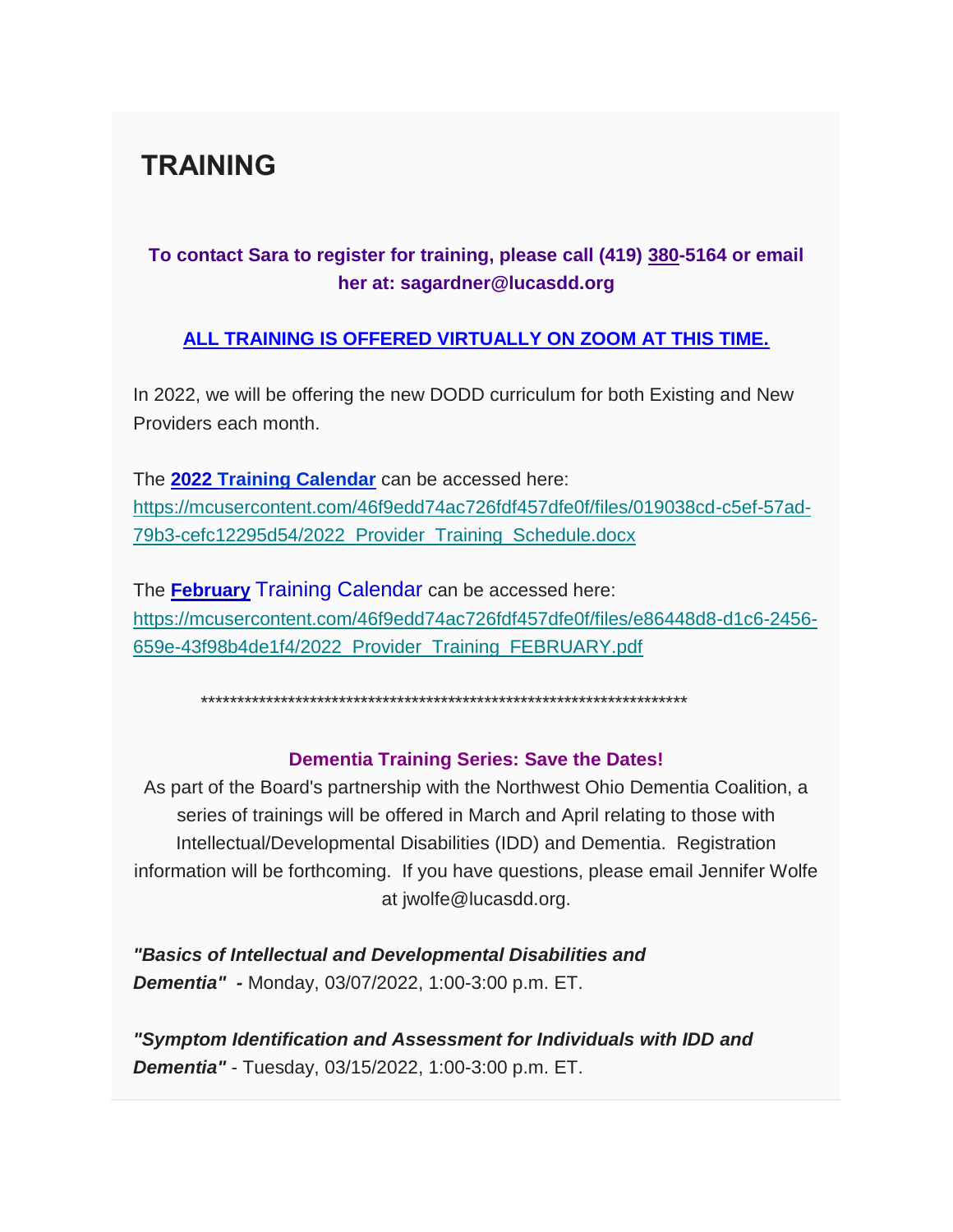*"Advanced Dementia Care For Individuals with IDD and Dementia"* - Monday, 03/21/28/2022, 1:00-3:00 p.m. ET.

*"Redesigning Day and Employment Situations for IDD and Dementia"* - Monday, 03/28/2022, 1:00-3:00 p.m. ET.

*"Ask the Expert with Dr. Phillip McCallion"* - Tuesday, 04/12/2022, 1:00-3:00 p.m. ET.

*"Train the Trainer for Basics of Intellectual and Developmental Disabilities and Dementia"* - Friday, 04/22/2022, 1:00-3:00 p.m. ET.

\*\*\*\*\*\*\*\*\*\*\*\*\*\*\*\*\*\*\*\*\*\*\*\*\*\*\*\*\*\*\*\*\*\*\*\*\*\*\*\*\*\*\*\*\*\*\*\*\*\*\*\*\*\*\*\*\*\*\*\*

#### **New Provider Monthly Training from OSSAS**

Beginning January 2022, DODD's Office of System Support & Standards (OSSAS) will be offering monthly virtual provider trainings from 10 AM – 11 AM on the last Thursday of the month. Each month will have an identified topic and short presentation.

Upcoming trainings include:

February 24, 2022 – **Background Checks & Training** (Target Audience – All providers, including ICFs)

March 31, 2022 – **Personal Funds** (Target Audience – All providers, including ICFs)

April 28, 2022 – **Service Delivery Documentation** (Target Audience – Independent Providers, Agency Providers, Licensed Waiver Providers)

If you have questions about these trainings, please contact: ossas@dodd.ohio.gov.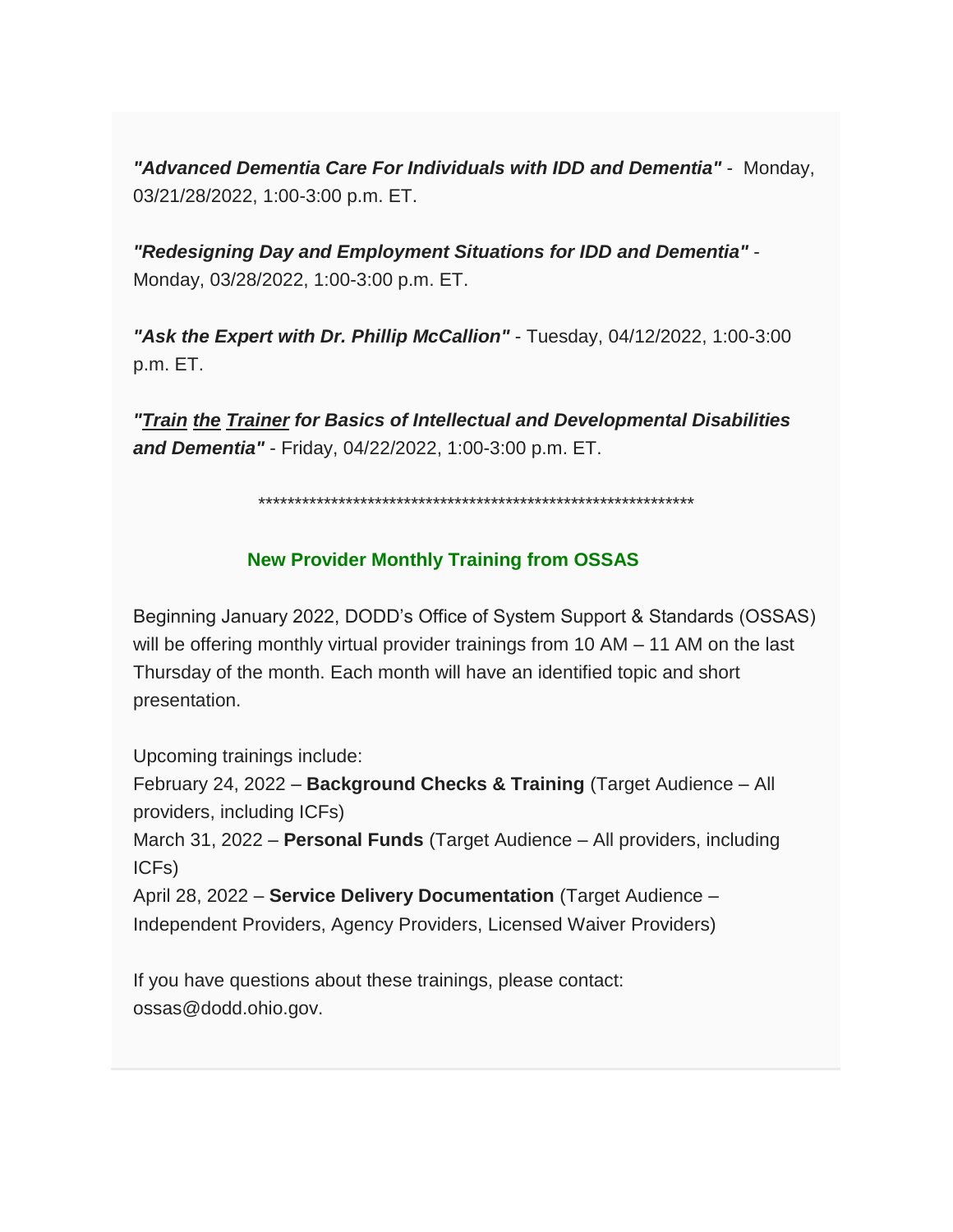

**FIRST AID FIRST AID** 

## **Low Vision Awareness**

#### **Low vision at a glance**

- Can't be fixed with glasses, contact lenses, or other standard treatments like medicine or surgery
- Most common in people age 65 and older, but it can affect anyone
- Can't be reversed but it can be managed

Low vision affects millions of Americans — including many older adults in our communities. People with low vision aren't blind, but because of their vision loss, they may not be able to do everyday tasks like driving or reading. We need your help in getting the word out about low vision. People with low vision — and their families — need to know how they can prevent further vision loss, make the most of their remaining vision, and maintain their independence. Low vision is often caused by one of these conditions:

- [Age-related macular degeneration \(AMD\)](https://www.nei.nih.gov/learn-about-eye-health/eye-conditions-and-diseases/age-related-macular-degeneration)
- [Diabetes](https://www.nei.nih.gov/learn-about-eye-health/eye-conditions-and-diseases/diabetic-retinopathy)
- [Glaucoma](https://www.nei.nih.gov/learn-about-eye-health/eye-conditions-and-diseases/glaucoma)

It can also be caused by an eye injury.

## **What is low vision?**

Low vision is a vision problem that makes it hard to do everyday activities. It can't be fixed with glasses, contact lenses, or other standard treatments like medicine or surgery.

You may have low vision if you can't see well enough to do things like:

- Read
- Drive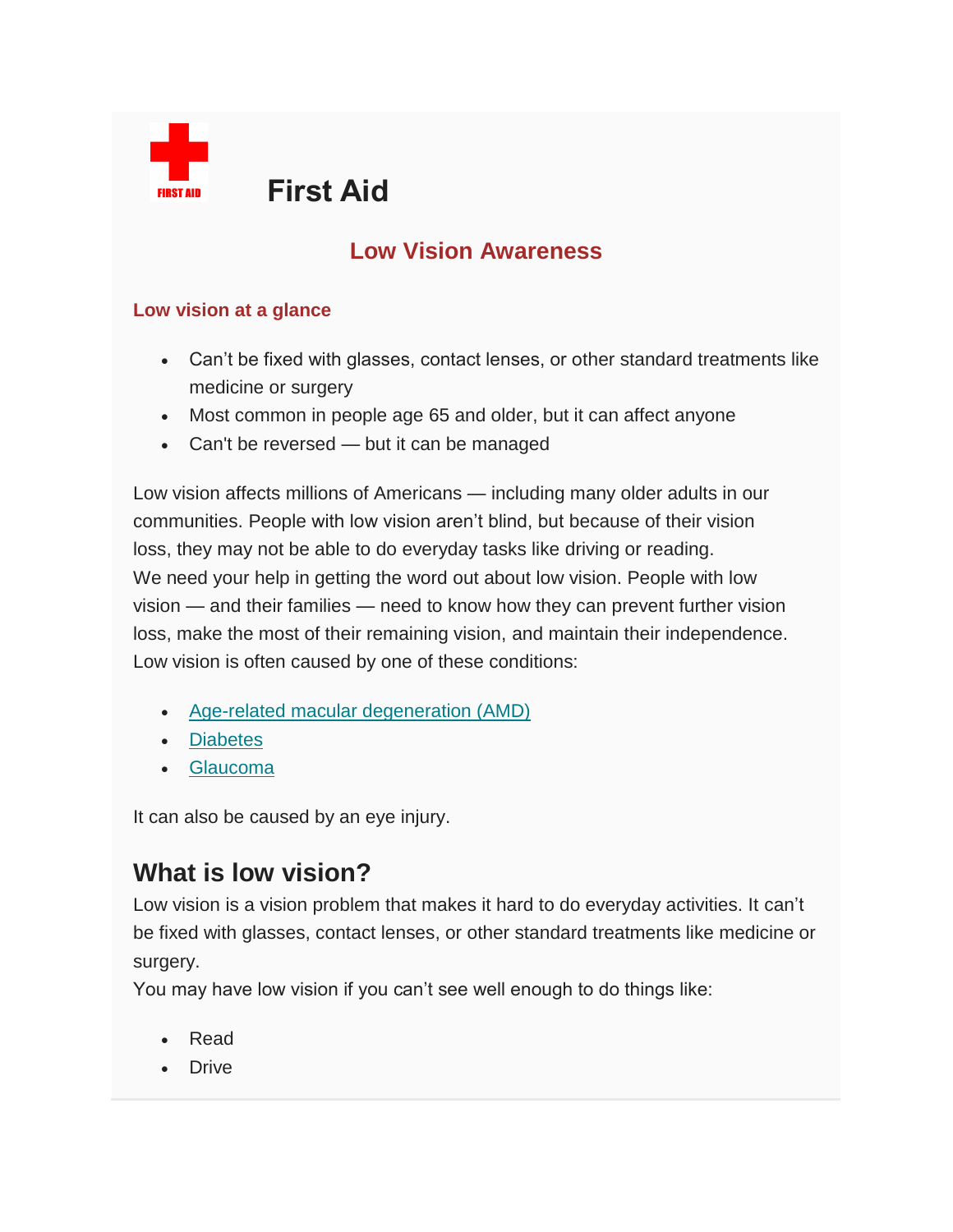- Recognize people's faces
- Tell colors apart
- See your television or computer screen clearly

## **What are the types of low vision?**

The type of low vision that you have depends on the disease or condition that caused your low vision. The most common types of low vision are:

- Central vision loss (not being able to see things in the center of your vision)
- Peripheral vision loss (not being able to see things out of the corners of your eyes)
- Night blindness (not being able to see in low light)
- Blurry or hazy vision

## **How can I make the most of my remaining sight?**

If you have low vision, you can find ways to make the most of your vision and keep doing the things you love to do.

If your vision loss is minor, you may be able to make small changes to help yourself see better. You can do things like:

- Use brighter lights at home or work
- Wear anti-glare sunglasses
- Use a magnifying lens for reading and other up-close activities

If your vision loss is getting in the way of everyday activities, ask your eye doctor about vision rehabilitation. A specialist can help you learn how to live with your vision loss. This can include things like:

- Training on how to use a magnifying device for reading
- Guidance for setting up your home so you can move around easily
- Sharing resources to help you cope with your vision loss

### **Resources:**

**[https://www.nei.nih.gov/learn-about-eye-health/eye-conditions-and](https://www.nei.nih.gov/learn-about-eye-health/eye-conditions-and-diseases/low-vision)[diseases/low-vision](https://www.nei.nih.gov/learn-about-eye-health/eye-conditions-and-diseases/low-vision)**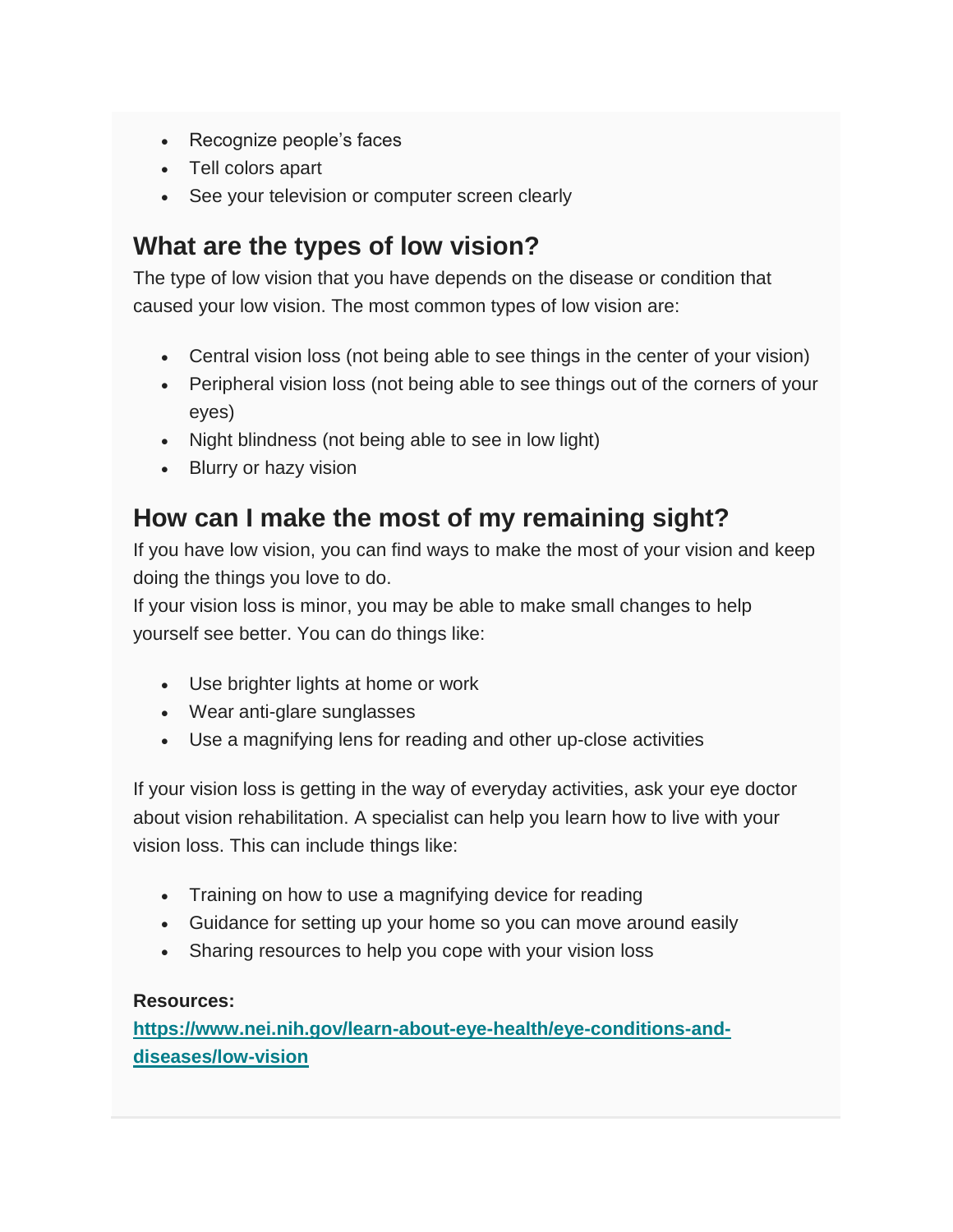\*\*\*\*\*\*\*\*

## **First Aid/CPR 2022 Reminder**

#### *Attention: All Providers*

DODD's Office of System Support & Standards would like to remind all providers that **CPR/First Aid training obtained after January 1, 2022**, must once again include the in-person skills assessment required by rule.

\*\*\*\*\*\*\*\*\*\*\*\*\*\*\*\*\*\*\*\*\*\*\*\*\*\*\*\*\*\*\*\*\*\*\*\*\*\*\*\*\*\*\*\*\*\*\*\*\*\*\*\*\*\*\*\*\*\*\*\*\*\*\*\*\*\*\*\*\*\*\*\*\*\*\*\*\*\*\*\*

For DSPs who obtained CPR/First Aid training prior to January 1, 2022, that did not include an in-person skills assessment, DODD will accept this as valid training through the certificate's expiration date. Upon renewal, the DSP will be expected to obtain training that includes the required in-person skills assessment.

For questions please contact [ossas@dodd.ohio.gov](mailto:ossas@dodd.ohio.gov)



# **SHOOTING STAR**